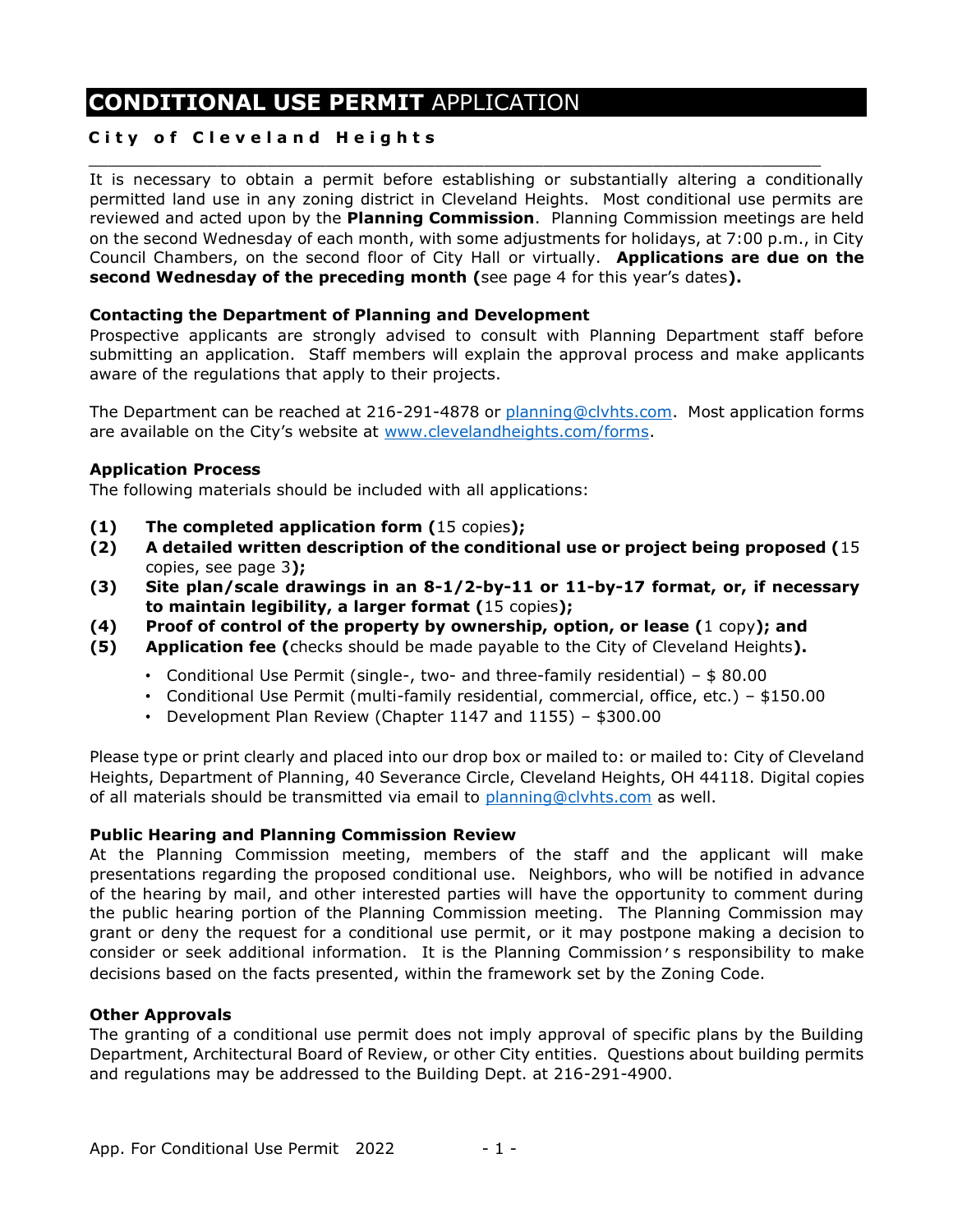| <b>CONDITIONAL USE PERMIT APPLICATION FORM</b>                                                                                                                                                                        |                                                                          |                                            |  |
|-----------------------------------------------------------------------------------------------------------------------------------------------------------------------------------------------------------------------|--------------------------------------------------------------------------|--------------------------------------------|--|
| Please type or print clearly                                                                                                                                                                                          | Project number                                                           | <u> 1990 - Johann Barn, mars ann an t-</u> |  |
|                                                                                                                                                                                                                       | Date submitted                                                           | <u> 1990 - Johann Barn, mars ann an t-</u> |  |
| Contact information:                                                                                                                                                                                                  |                                                                          |                                            |  |
|                                                                                                                                                                                                                       |                                                                          |                                            |  |
|                                                                                                                                                                                                                       |                                                                          |                                            |  |
|                                                                                                                                                                                                                       |                                                                          |                                            |  |
|                                                                                                                                                                                                                       |                                                                          |                                            |  |
|                                                                                                                                                                                                                       |                                                                          |                                            |  |
|                                                                                                                                                                                                                       |                                                                          |                                            |  |
|                                                                                                                                                                                                                       |                                                                          |                                            |  |
|                                                                                                                                                                                                                       |                                                                          |                                            |  |
|                                                                                                                                                                                                                       |                                                                          |                                            |  |
|                                                                                                                                                                                                                       |                                                                          |                                            |  |
|                                                                                                                                                                                                                       |                                                                          |                                            |  |
|                                                                                                                                                                                                                       |                                                                          |                                            |  |
|                                                                                                                                                                                                                       |                                                                          |                                            |  |
| <b>Required supporting documentation:</b>                                                                                                                                                                             |                                                                          |                                            |  |
| Completed application (15 Copies)<br>Detailed written description of project (15 Copies)<br>Site plan (15 Copies, drawn to scale)<br>Proof of ownership, option, or lease agreement (1 Copy) _____<br>Application fee |                                                                          |                                            |  |
|                                                                                                                                                                                                                       | Additional supporting documentation may be required (verify with staff): |                                            |  |
| Floor plan (15 copies, drawn to scale)<br>Elevations (15 copies)                                                                                                                                                      |                                                                          |                                            |  |
|                                                                                                                                                                                                                       | Date ________                                                            |                                            |  |
|                                                                                                                                                                                                                       |                                                                          |                                            |  |
| <b>Press here to Print Only this Form</b>                                                                                                                                                                             | <b>Reset Form</b><br><b>Press here to Print Entire Package</b>           |                                            |  |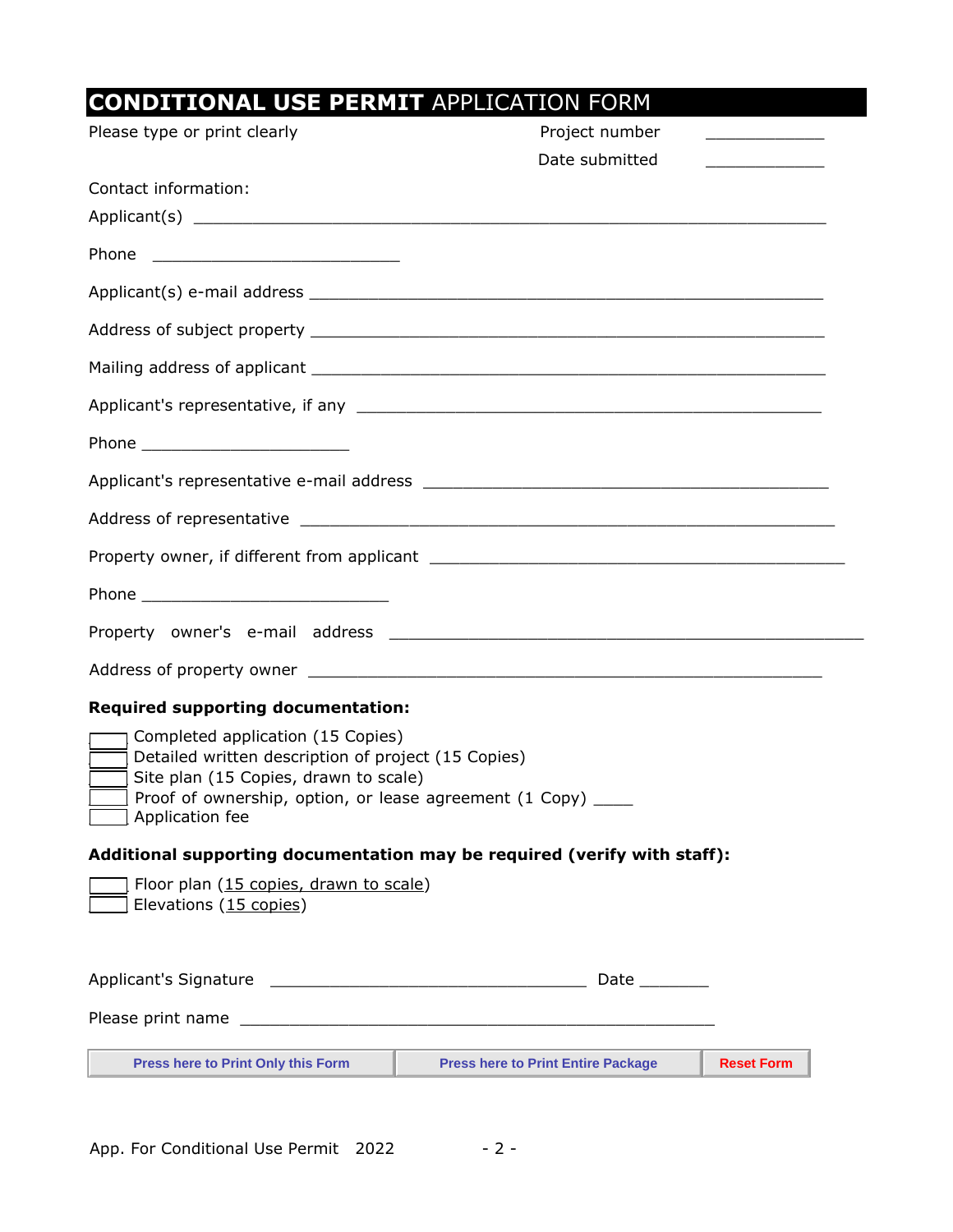## **GENERAL STANDARDS FOR CONDITIONAL USES**

When reviewing and application for a conditional use permit, the Planning Commission must determine that the proposed conditional use satisfies the standards listed on this page, as well as any use-specific standards that may apply to the proposal. **In preparing a detailed description of a proposed conditional use, the applicant should be mindful of these standards**:

- a. The conditional use will be in general accord with the purpose, intent, and basic planning objectives of the Zoning Code, and with the objectives for the district in which it would be located.
- b. The establishment, maintenance, or operation of the conditional use will not be detrimental to or endanger the public health, safety, morals, comfort, or general welfare.
- c. The conditional use will be designed, constructed, operated, and maintained so as to be harmonious and appropriate in appearance with the existing or intended character of the general vicinity, and that such use will not essentially change the character of the area.
- d. The conditional use will not be injurious to the use and enjoyment of other property in the immediate vicinity for the purposes already permitted, nor substantially diminish or impair property values within the neighborhood.
- e. The establishment of the conditional use will not impede the normal and orderly development and improvement of the surrounding property for uses permitted in the district.
- f. Adequate utilities, access roads, drainage, and necessary facilities have been or are being provided.
- g. Adequate measures have been or will be taken to provide ingress and egress designed as to minimize traffic congestion in the public streets.
- h. The establishment of the conditional use will not be detrimental to the economic welfare of the community by creating excessive additional requirements at public cost for public facilities such as police, fire, and schools.
- i. There is minimal potential for future hardship on the conditional use that could result from the proposed use being surrounded by uses permitted by right that are incompatible.
- j. The conditional use shall, in all other respects, conform to the applicable regulations of the district in which it is located, as well as the specific supplemental conditions set forth in Chapter 1153 of the Zoning Code.
- k. That the conditional use shall, in all other aspects, conform to the applicable regulations of the district in which it is located as well as the specific supplemental conditions set forth in Chapter 1153 of the Zoning Code.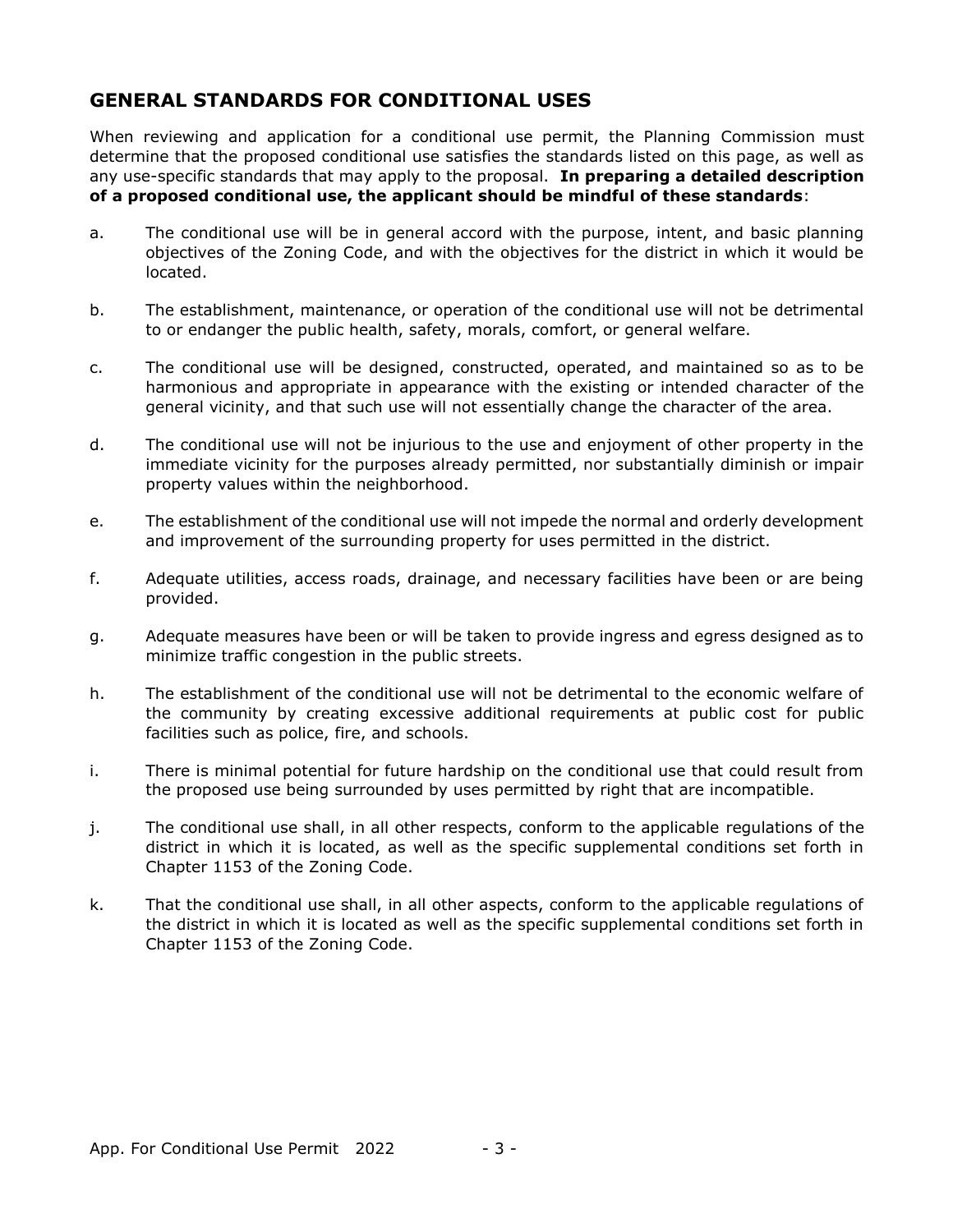## City of Cleveland Heights PLANNING COMMISSION **MEETING DATES FOR THE YEAR 2022**

Meetings are held on the second Wednesday of each month at 7:00 p.m., unless otherwise indicated, and are held in City Council Chambers on the 2nd floor of Cleveland Heights City Hall or virtually. Applications are due by 5:00 p.m. on the second Wednesday of the previous month. **The applicant or the applicant's representative must be present at the meeting.**

| <b>Application Deadline</b> | <b>Meeting Date</b>       |
|-----------------------------|---------------------------|
| <b>DECEMBER 08, 2021</b>    | <b>JANUARY 12, 2022</b>   |
| <b>JANUARY 12, 2022</b>     | <b>FEBRUARY 09, 2022</b>  |
| <b>FEBRUARY 09, 2022</b>    | <b>MARCH 09, 2022</b>     |
| <b>MARCH 09, 2022</b>       | <b>APRIL 13, 2022</b>     |
| <b>APRIL 13, 2022</b>       | MAY 11, 2022              |
| MAY 11, 2022                | <b>JUNE 08, 2022</b>      |
| <b>JUNE 08, 2022</b>        | <b>JULY 13, 2022</b>      |
| <b>JULY 13, 2022</b>        | <b>AUGUST 10, 2022</b>    |
| <b>AUGUST 10, 2022</b>      | <b>SEPTEMBER 14, 2022</b> |
| <b>SEPTEMBER 14, 2022</b>   | OCTOBER 26, 2022**        |
| <b>OCTOBER 26, 2022**</b>   | <b>NOVEMBER 09, 2022</b>  |
| <b>NOVEMBER 09, 2022</b>    | <b>DECEMBER 14, 2022</b>  |
| <b>DECEMBER 14, 2022</b>    | <b>JANUARY 11, 2023</b>   |

\*\*Date change due to holiday